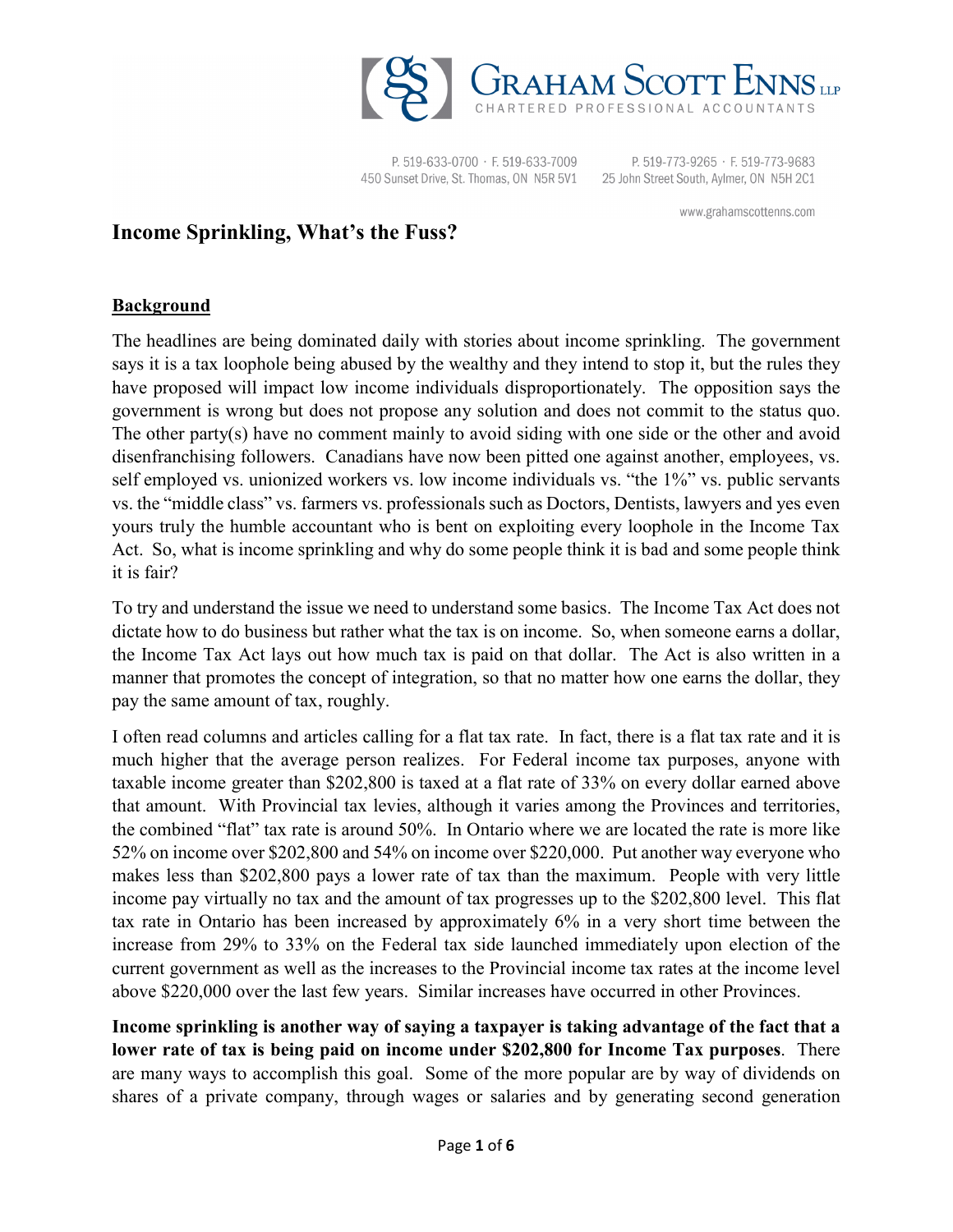

P. 519-773-9265 · F. 519-773-9683 25 John Street South, Aylmer, ON N5H 2C1

www.grahamscottenns.com

income on income currently taxed at the highest rates under the current rules designed to penalize those undertaking income sprinkling with individuals under the age of 18 which came into effect in 1999. Although the headlines would have you believe that your local family doctor is the main abuser of this system, in fact the ability to income sprinkle is restricted in certain jurisdictions such as Ontario under the various corporation acts such that many of the so called wealthy individuals who have been labeled loophole abusers, such as lawyers and accountants are restricted by corporate law from income sprinkling, at least in Ontario. In fact, all private corporations, except for Professional Corporations, ranging from small mom and pop operations to large private corporations earning multimillions can income sprinkle if structured to do so and even under the new rules will be able to continue to do so where there is a benefit which is greater where the income levels are much higher. Therefore, one of the first things the government needs to realize is that the one size fits all tax laws no longer work. Only medical doctors, dentists and pharmacists even have the ability to income sprinkle in Ontario among Professionals. Also, it has been highlighted by the government that the number of Professional Corporations has multiplied exponentially in recent years just for the purpose of taking advantage of the so-called loopholes. However, the fact that prior to 10 to 15 years ago Professionals in Ontario and many other Provinces were not allowed to incorporate at all seems to have escaped the attention of the government along with the fact that for certain professionals the ability to incorporate and specifically to income sprinkle was used by the Province as a tool to reduce the need to increase the amounts paid to those professionals.

## **What is the Benefit?**

So how much can my local family doctor/dentist/business owner benefit by income sprinkling? The answer of course depends on the circumstances, but let's take an average example that is somewhat consistent with the structure of modern families. Let's say that our example doctor has been in practice for a while, has paid off any substantial school debt accumulated, has 1 spouse and we will round up to two children from the average for simplicity. As well, we will say that the spouse is employable in a reasonable "middle class" job but chooses to work in the doctor's office instead so forgoes the ability to earn approximately \$55,000 or more as a wage with no other benefits. The two children have graduated secondary school, have virtually no other income and are attending post secondary education. The doctor under the advice of their lawyer and accountant and in accordance with corporate law and applicable tax law incorporates their medical practice and adds their spouse and two children as shareholders in the appropriate manner. If that doctor earns a net profit of \$350,000 after paying overhead costs and before paying the spouse then let's look at the tax differential vs. earning the \$350,000 in an unincorporated manner. All calculations made using Ontario tax rates currently in force: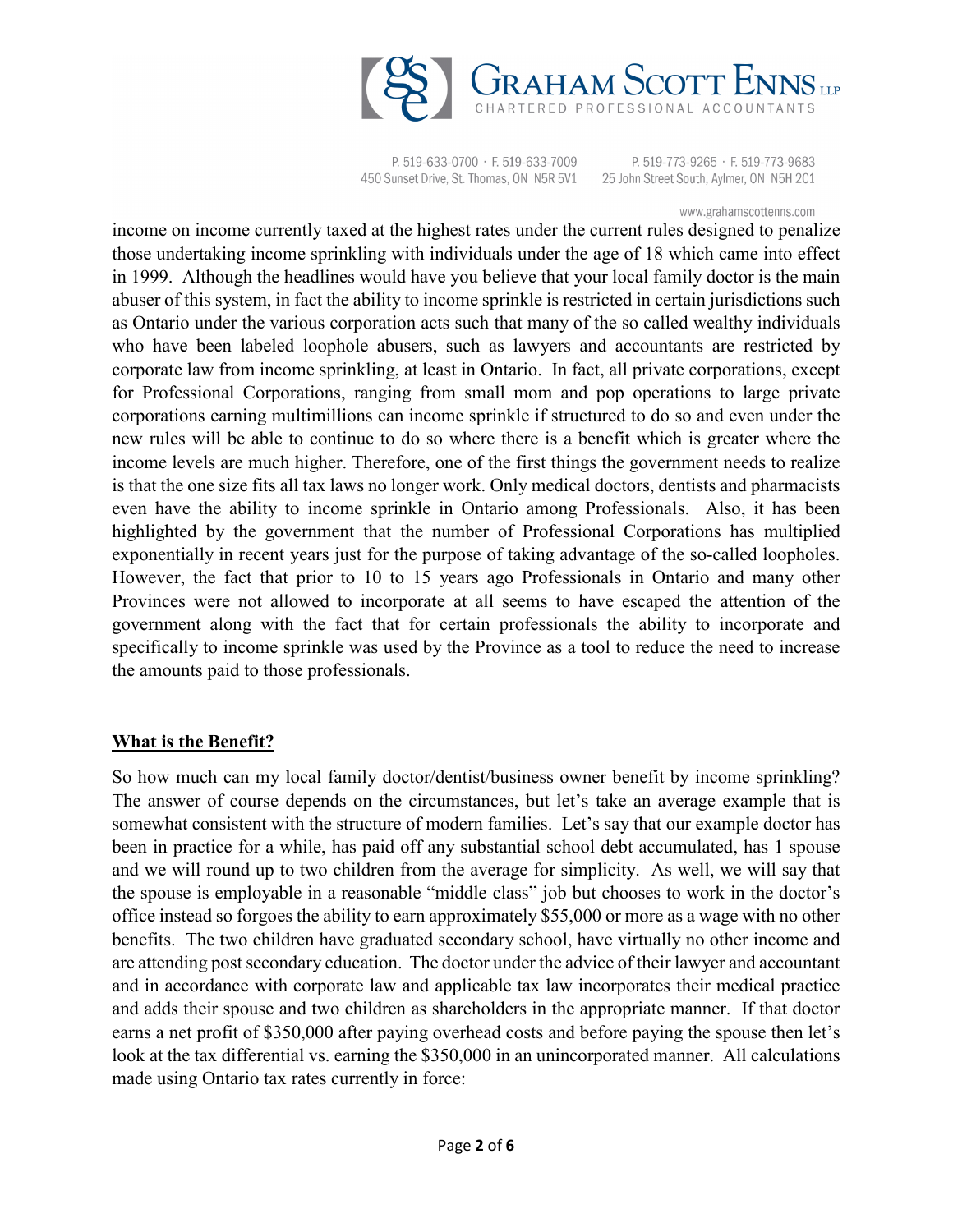

P. 519-773-9265 · F. 519-773-9683 25 John Street South, Aylmer, ON N5H 2C1

www.grahamscottenns.com

| <b>Individual</b> | of<br>Amount<br>income | if<br>Tax<br>not<br>incorporated | of<br>Amount<br>dividend<br>from<br>income<br>Income<br><b>Sprinkling</b><br>after<br>paying<br>corporate tax | Tax<br>undertaking<br>Income Sprinkling<br>on a dividend basis |
|-------------------|------------------------|----------------------------------|---------------------------------------------------------------------------------------------------------------|----------------------------------------------------------------|
| <b>Doctor</b>     | \$295,000              | 117,611                          | 108,750                                                                                                       | 18,663                                                         |
| <b>Spouse</b>     | \$55,000               | 9,125                            | 108,750                                                                                                       | 18,663                                                         |
| Child 1           | <b>Nil</b>             | Nil                              | 40,000                                                                                                        | 450                                                            |
| Child 2           | <b>Nil</b>             | Nil                              | 40,000                                                                                                        | 450                                                            |
| Corporate tax     | Nil                    | Nil                              | n/a                                                                                                           | 52,500                                                         |
| <b>Total</b>      | \$350,000              | 126,736                          | 297,500                                                                                                       | 90,726                                                         |

A couple of things to consider under the tax if not incorporated scenario, both the doctor and their spouse are forced to pay into the Canada Pension Plan and likewise earn a future pension from the contributions. As well, the doctor receives a tax credit included in the above calculations for the tuition fees of the two children from post secondary education. Having been forced to pay tax on all earnings the doctor likely will have maximized contributions to RESP's and tax-free savings resulting in reductions of the overall tax position in amounts not quantified in this paper. As well, even though the spouses' earning potential is \$55,000 the amount the doctor can pay and be eligible to deduct for tax purposes is restricted under current tax law to a "reasonable" amount. If the spouse only takes the place of a person who would make \$30,000 then that is all that can be deducted without incurring a tax penalty. For the purposes of this calculation, \$55,000 is assumed to be reasonable.

Under the Income sprinkling scenario, I have just used a simple example where each child is given a dividend of \$40,000 from the company and the doctor and their spouse equally split the remainder of the income after corporate tax. Under this scenario the family is much less likely to take advantage of RESP grants and each child will not be eligible for GST credits and any applicable Provincial tax credits.

In both cases I have not considered the benefit of utilizing an RRSP, but it should be noted that under the income sprinkling scenario, neither the doctor nor their spouse could contribute. Now these numbers can be changed to some combination of salaries and dividends, some different amounts for the children's dividends, etc. but this illustrates what would likely be the most extreme example undertaken at this income level.

If the doctor only sprinkles income to the spouse and not the children, the following is the result: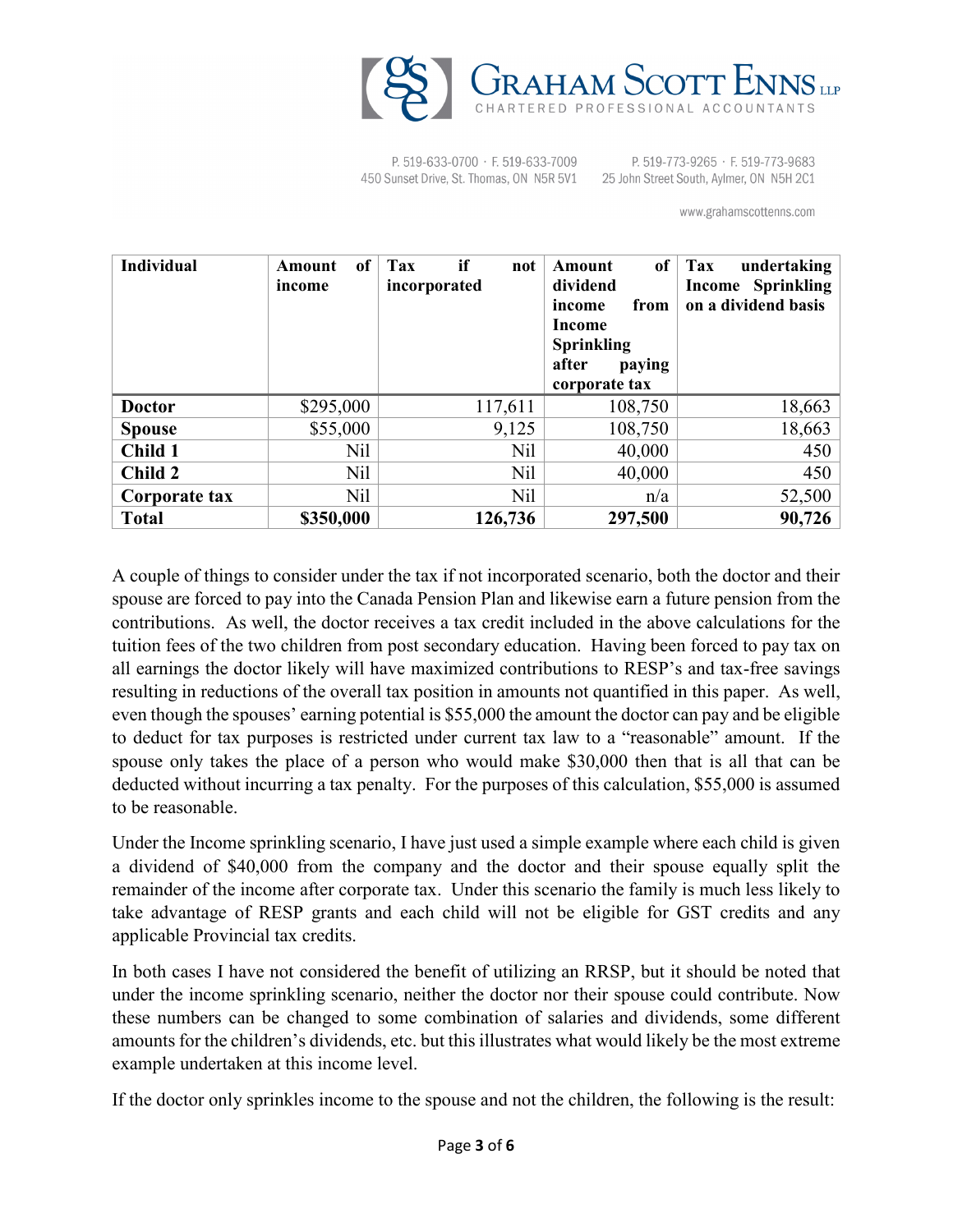

P. 519-773-9265 · F. 519-773-9683 25 John Street South, Aylmer, ON N5H 2C1

|               |                         |                  |                   | www.grahamscottenns.com  |
|---------------|-------------------------|------------------|-------------------|--------------------------|
| Individual    | <sub>of</sub><br>Amount | if<br>Tax<br>not | of<br>Amount      | undertaking<br>Tax       |
|               | income                  | incorporated     | dividend          | <b>Income Sprinkling</b> |
|               |                         |                  | from<br>income    | on a dividend basis      |
|               |                         |                  | Income            |                          |
|               |                         |                  | <b>Sprinkling</b> |                          |
|               |                         |                  | after<br>paying   |                          |
|               |                         |                  | corporate tax     |                          |
| <b>Doctor</b> | \$295,000               | 117,611          | 148,750           | 30,766                   |
| <b>Spouse</b> | \$55,000                | 9,125            | 148,750           | 33,374                   |
| Corporate tax | Nil                     | Nil              | n/a               | 52,500                   |
| <b>Total</b>  | \$350,000               | 126,736          | 297,500           | 116,640                  |

This is a very real scenario not only for doctors but for most taxpayers we encounter at the income level noted or lower as people simply do not want to put significant sums into the hands of their other family members. As you can see the resulting tax savings is much less than portrayed in the media.

## **What Happens if the new rules as Announced Apply?**

If the new rules as announced were applied to the same scenario the following would be the results:

| Individual    | of<br>Amount<br>income | if<br>Tax<br>not<br>incorporated | of<br>Amount<br>dividend<br>from<br>income<br>Income<br><b>Sprinkling</b><br>after<br>paying<br>corporate tax | Tax<br>undertaking<br><b>Income Sprinkling</b><br>on a dividend basis<br>with the new rules<br>applying |
|---------------|------------------------|----------------------------------|---------------------------------------------------------------------------------------------------------------|---------------------------------------------------------------------------------------------------------|
| <b>Doctor</b> | \$295,000              | 118,088                          | 108,750                                                                                                       | 18,936                                                                                                  |
| <b>Spouse</b> | \$55,000               | 9,223                            | 108,750                                                                                                       | 49,264                                                                                                  |
| Child 1       | <b>Nil</b>             | Nil                              | 40,000                                                                                                        | 18,120                                                                                                  |
| Child 2       | <b>Nil</b>             | Nil                              | 40,000                                                                                                        | 18,120                                                                                                  |
| Corporate tax | <b>Nil</b>             | <b>Nil</b>                       | n/a                                                                                                           | 52,500                                                                                                  |
| <b>Total</b>  | \$350,000              | 127,311                          | 297,500                                                                                                       | 156,940                                                                                                 |

This result is clearly unfair as it is greater than the original amount of tax.

Another thing to consider is that the ability to income sprinkle creates an incentive to the parent to fund a child's education. A parent is under no obligation to fund a child's post secondary education. Also, from experience most people do not give out amounts to maximize the income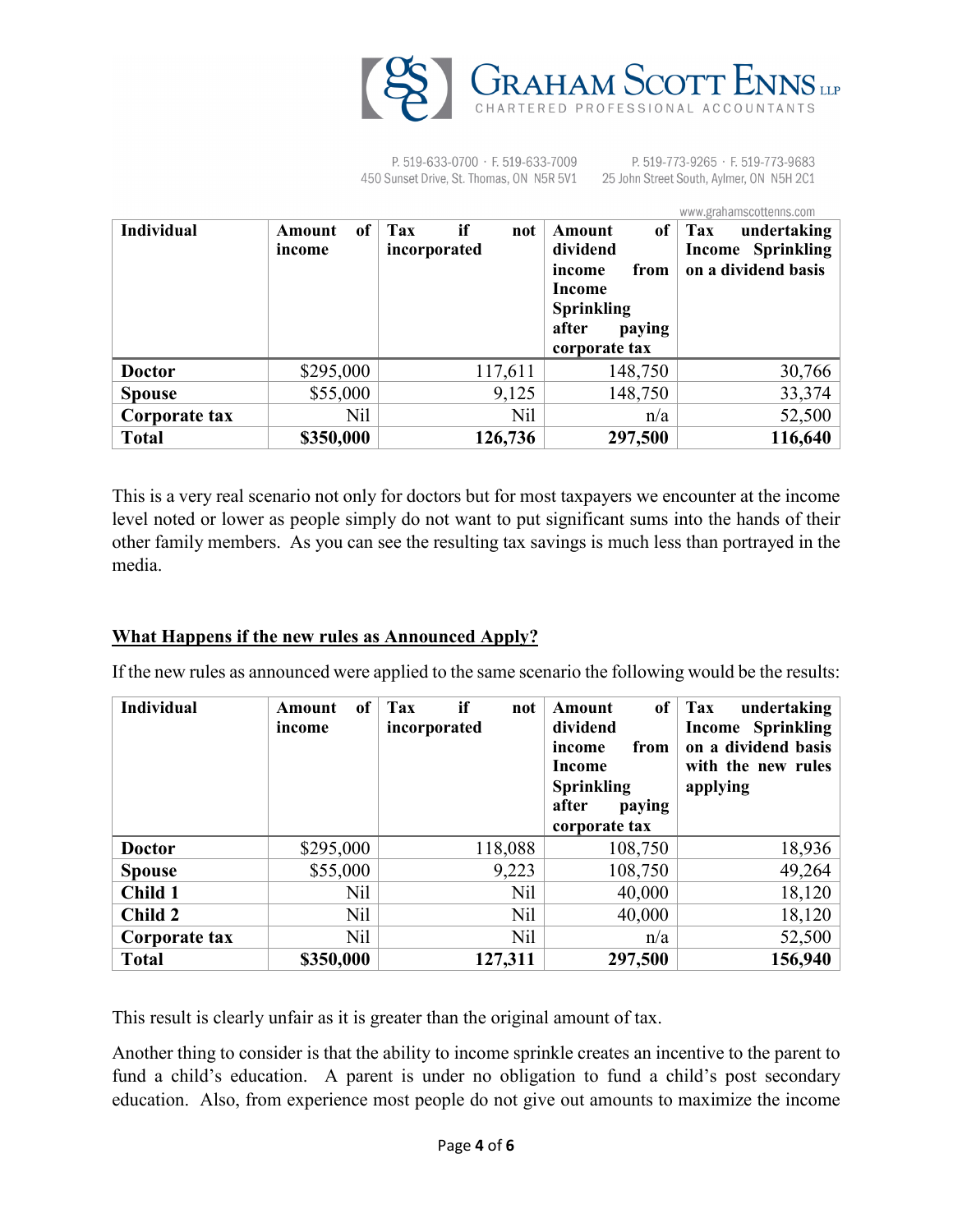

P. 519-773-9265 · F. 519-773-9683 25 John Street South, Aylmer, ON N5H 2C1

#### www.grahamscottenns.com

splitting potential, at least at this type of income level and at least to children, simply because the money becomes the child's and the child is under no obligation to return any of it to the parent as the only way to return it is by way of gift. A bump in the amount of dividends being paid to individuals aged 18 – 24 compared to older age groups has been used by the government as another reason to suggest that the changes are urgent and that funding a child's education in a tax effective manner is an abuse of the system.

## **Conclusions**

What can we conclude from the comments in this article?

- There would appear to be some benefit from income splitting at this income level, the benefit is multiplied if income can be split among more people,
- The amount of the benefit from income splitting is not anywhere near the amount that is being portrayed in the media and by the Prime Minister and the Minister of Finance, at least at this income level,
- The ability to income split provides an incentive to fund a child's education,
- The ability to income split provides an incentive to employ one's spouse,
- The ability to income split potentially reduces the dependence on the public pension CPP,
- The ability to income split reduces a family's reliance on RESP grants, Provincial education grants and loans and income tested tax credits meant for low income individuals, and
- The proposed rules constitute a significant penalty and do not simply make the family pay their "fair share" as if they had not undertaken the income splitting.

# **What About Very High Income – the 1%**

Let's say that a wealthy individual shows up out of the blue at our accounting office and their annual income is \$10 million. Lets also assume for the moment that as this is a new client and they have only ever reported their income as being self employed income and paid tax has been paid annually on the \$10 million by one individual. Their annual tax therefore would be \$5,320,395 including \$5,128 of CPP contributions. The first \$202,800 of this income is taxed at the lower rates and the remainder is taxed at the highest marginal rates.

In discussion with this new client it turns out that they are funding a large extended family from the after-tax earnings who otherwise have no income and are 18 years of age or older. So naturally a starting suggestion would be to simply spread the \$10 million of income among 10 people rather than 1 to reduce the tax cost. Keep in mind this is a highly simplified example.